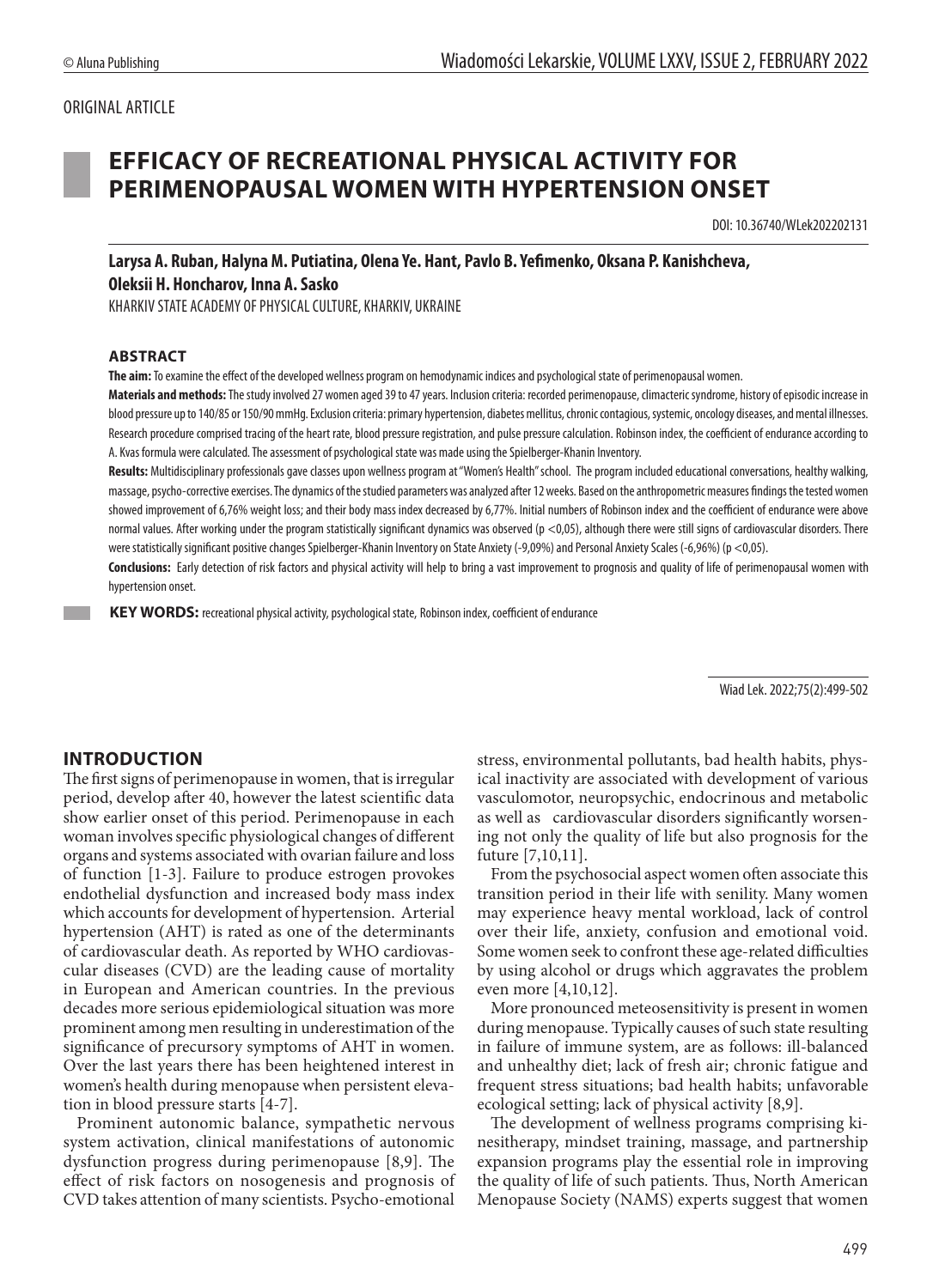having mild presentation of vasculomotor symptoms initially change their lifestyle and use drug-free aids as treatment [9]. The study by Kronenberg F., Fugh-Berman A. proved the effect of breathing techniques on sympathetic nervous system and hot flash frequency reduction by 35% and more compared to muscular relaxation [cit. 13]. Nelson H.D., Haney E., Humphrey L. et al. (2005) in their study used methods of traditional Chinese medicine such as yoga, acupuncture, herbal therapy to treat hot flash, however, the efficacy of this program was not proved [11,12].

Despite the proven effects of kinesitherapy and psychocorrection methods on the state of the body system of perimenopausal women, the studies of the efficacy of the comprehensive approach to preventing AHT by drug-free modalities were not conducted. In scientific literature there are works related to the development of wellness programs for the age category of population, aimed at improving quality of life [14-17]. Considering that worldwide working age population die from CVD, and now it is not only a healthcare problem but also an economic one, AHT prevention in perimenopausal women is subject to importance of wellness programs development [18,19].

### **THE AIM**

To examine the effect of the developed wellness program on hemodynamic indices and psychological state of perimenopausal women.

### **MATERIALS AND METHODS**

"Women's Health" school was created at the premises of Kharkiv State Academy of Physical Culture. The study involved 27 women aged 39 to 47 years. Inclusion criteria: recorded perimenopause, climacteric syndrome, history of episodic increase in blood pressure up to 140/85 or 150/90 mmHg. Exclusion criteria: primary hypertension, diabetes mellitus, chronic contagious, systemic, oncology diseases, and mental illnesses. The research related to human use has been complied with all the relevant national regulations and institutional policies, principles of the Helsinki Declaration, adopted by the General Assembly of the World Medical Association (1964-2000), the Council of Europe Convention on Human Rights and Biomedicine (1997).

Detailed analysis of life record data showed that body weight gain, decrease in physical activity, eating disorders, lability of nervous system, response to weather condition changes in the form of headaches and elevation in blood pressure were present in all women over the last 3 to 5 years. Research procedure comprised tracing of the heart rate (HR), systolic blood pressure (SBP) and diastolic blood pressure (DBP) registration, and pulse pressure (PP) calculation. Robinson index and the coefficient of endurance were calculated. The assessment of psychological state was made using the Spielberger-Khanin Inventory.

Robinson index (RI) is used to assess the level of metabolic and energy processes in the body. It is representative of the level of hemodynamic load on the cardiovascular system (CVS). RI shall be calculated using the following formula:  $RI = HR_r \times SBP/100$ , where  $HR_r$  – is resting heart rate, bpm; SBP – systolic blood pressure, mmHg. Average value of the RI is 81 to 90 c.u., more than 111 c.u. – is impaired regulation of CVS.

Coefficient of endurance (CoE) is a descriptor of CVS condition level while performing physical activity. It is determined from A. Kvas formula:  $CoE = (HR_{\times} \times SBP \times$ 10) / PP, where  $HR_r$  – is resting heart rate, bpm; SBP – systolic blood pressure, mmHg; PP – pulse pressure, mmHg. Normative value is equal to 16 c.u., an increase in CoE indicates CVS deconditioning.

Spielberger-Khanin inventory enables differentially assessing anxiety according to two subscales both as trait and state associated with the current situation. State anxiety scale (S-anxiety) is a descriptor of individually experienced emotions at that moment. Trait anxiety scale (T-anxiety) is a constitutional trait accounting for proneness to perceive threat over a wide range of situations. The results of survey were recorded in points, and their interpretation were as follows: less than 30 points – mild anxiety, 31-45 point – moderate anxiety, 46 and more points – severe anxiety.

Statistical processing was carried out using STATISTI-CA 13.0 (StatSoft) statistics package.

### **RESULTS**

The operation of "Women's Health" school was aimed at teaching recreational physical activity to women for the purpose of improving their quality of life [20,21]. A multidisciplinary team was created to work upon the program. The team included a physical therapist, teacher, rehabilitation coach, psychologist, massage therapist.

While making the program by physical therapist, the principles of physical therapy and pedagogical cooperation, specifically affordability, integrity and multidisciplinarity, were followed [22]. The program provided conversations on health promotion, healthy walking, peer massage of neck and collar area, psychocorrective exercises.

Educational part of the program included conversations with women to form their strong beliefs about the need for lifestyle changes, eating behavior correction and fulfilling recreational physical activity requirements; information on menopause, structure and functions of body systems, pathogenesis and medical and social consequences of CVD, meteosensitivity prevention.

At the beginning of the program 3 to 5 women wearing light clothing supervised by the rehabilitation coach walked every other day in the park area during 45 minutes, first at a slow pace 60 to 70 steps per minute at a distance of 500 to 700 m. Starting from day 10, the route of 800 to 1500 m was set, walking pace was gradually increased up to 80 - 90 steps per minute and lasted for 45 to 60 minutes. It was recommended to control breathing. Inhale when making the 2 steps, exhale during the next 3-4 steps. Sessions should be regular, since cumulative positive effect subsides after their cancellation [7,10].

The massage therapist ran classes with women on practical mastery of peer massage session [23]. Peer massage technique includes the following maneuvers: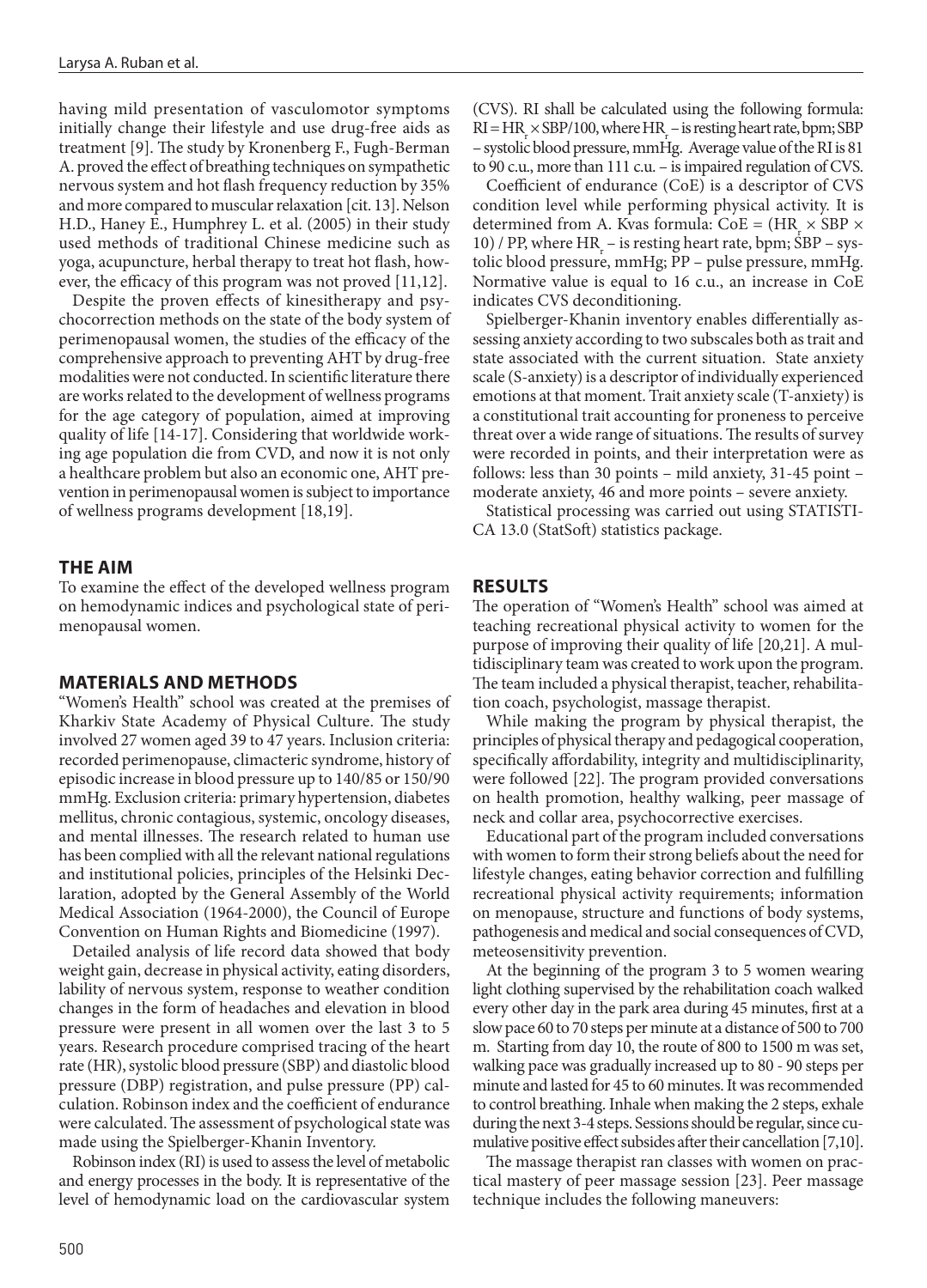|            | women $(n=27)$ |                        |       |
|------------|----------------|------------------------|-------|
| parameter  | initial data   | data after the program | р     |
|            | $X \pm m$      | $X \pm m$              |       |
| height, cm | 165,00±2,37    | 165,00±2,37            | >0.05 |
| weight, kg | 74,00±2,18     | 69,00±1,43             | >0.05 |
| BMI, kg/m2 | 27,18±0,94     | 25,34±0,67             | >0.05 |

**Table I.** Dynamics of anthropometric measures of perimenopausal women

**Table II.** Positive changes of hemodynamic indices of perimenopausal women with AHT onset

| parameter  | women $(n=27)$ |                        |            |
|------------|----------------|------------------------|------------|
|            | initial data   | data after the program | p          |
| HR, bpm    | 87,08±1,31     | 78,55±1,56             | $< 0.05*$  |
| SBP, mm Hg | 138,13±1,59    | 127,78±1,39            | $< 0.05*$  |
| DBP, mm Hg | 87,22±0,74     | 74,73±0,63             | $< 0.05*$  |
| PP, mm Hg  | 50,91±0,85     | 53,05±0,76             | ${<}0.05*$ |

Note: \* statistically significant differences in the dynamics of values

**Table III.** Dynamics of systolic heart function values of the perimenopausal women with AHT onset

| parameter                         | women $(n=27)$ |                        |            |
|-----------------------------------|----------------|------------------------|------------|
|                                   | initial data   | data after the program | р          |
| Robinson<br>index, c.u.           | 120,28         | 100.37                 | ${<}0.05*$ |
| Coefficient of<br>endurance, c.u. | 17.1           | 14.8                   | ${<}0.05*$ |

Note:\* statistically significant differences in the dynamics of values

 1. Palmar surface of both hands laid on the neck and shoulder girdle; and a light spiral rubbing of the neck and shoulder girdles was performed with light force. After that palms moved to scapular and interscapular region. This rubbing was performed for 30 to 40 sec.

2. Two palms laid on shoulder girdle muscles, then one of them smoothly stretch while the other goes opposite way. The distance between palms shall be 5 to 6 cm. Quantity – 2 to 3 times each side.

3. Shoulder girdles were kneaded starting from neck and to the shoulder joints using heel of the hand; 2 to 3 passed each side; interscapular region from inferior angle of scapula up to neck-shoulder point, 2 to 3 passes; from medial border of scapula towards shoulder joints, 2 to 3 passes each side.

4. At the end 4 to 5 active moves on maximum retraction and protraction of scapula were performed. The whole session took 4 to 5 minutes [23].

The psychocorrective unit involved running 9 sessions lasting 90 minutes and doing exercises without assistance. Common activity; work in subgroups (3 to 4 women); and individual work were used. Psychocorrective unit sessions started with motivational fun games aimed at forming the atmosphere of trust within the group [24,25]. Art therapy and body-oriented therapy methods were used during psychocorrective sessions. Art therapy and body-oriented therapy methods incited women to speak through their unconscious emotions.

Respiration management was used to decrease anxiety level of the women. All respiration exercises were divided into sets: 8 repetitions per one set. Stimulating respiration exercises were performed seated or in the upright position; relaxation ones were done in a supine position. The number of repetitions increased gradually, and the quality of respiratory load also changed. To promote their mental state, the women were offered to do respiration exercises stimulating sympathetic division of nervous system: focus on inhalation (loudly, deeply), exhalation (quietly). To relax their current state women were taught diaphragmic respiration. Also, hypnosis and neurolinguistic techniques were used during psychocorrective sessions to form attitudes to preserve and strengthen mental health.

After 12 weeks the physical therapist analyzed the dynamics of the studied parameters. The following changes took places within the group of persons at "Women's Health" school. Thus, according to the results of anthropo-



**Fig. 1.** Dynamics of medians of indicators of the psychological state of perimenopausal women Note:\* statistically significant differences in the dynamics of values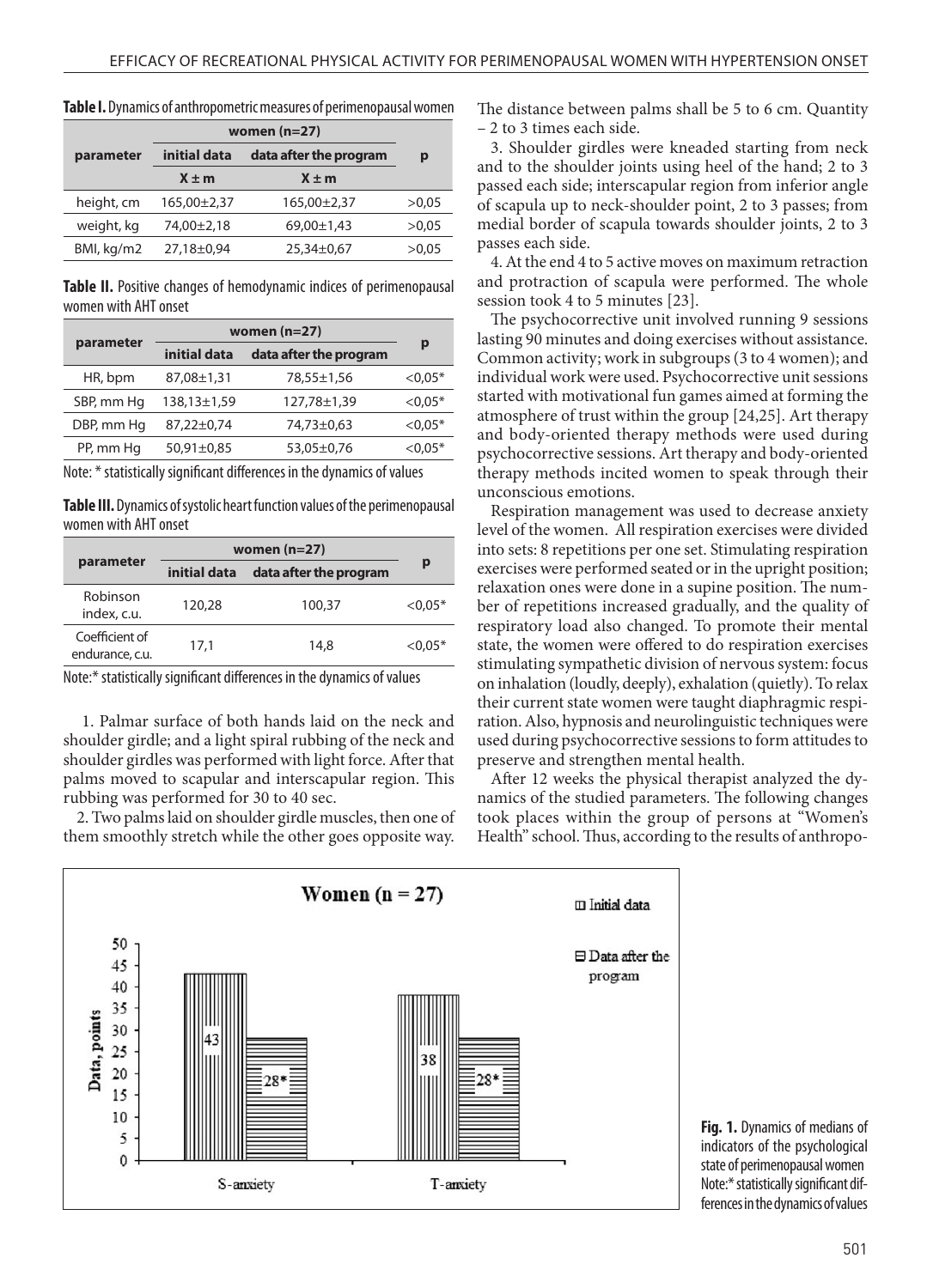metric measures the tested women showed improvement of 6,76% weight loss; and their body mass index decreased by 6,77% (table I).

Although no statistically significant dynamics was observed (p>0,05), after wellness program perimenopausal women had a pronounced tendency to decrease body weight and BMI.

After working upon the program an improvement in all hemodynamic indices was observed. Thus, HR values significantly decreased by 9,80%, SBP by 7,49%, DBP by 14,32% (<0,05). PP value statistically significantly increased by 4,20% (<0,05) (table II).

Based on the findings of hemodynamic indices for quantitative assessment of systolic heart function, the Robinson index was calculated and coefficient of endurance (CoE) according to Kvas formula was estimated. At initial examination mean value of the Robinson index in the group of women was 120 c.u., which is 1,28 times higher than the normal value and is declarative of impaired regulation of cardiovascular system. CoE according to the Kvas formula during the initial calculation showed weakening of cardiovascular system: while the normal value is 16 c.u., among the tested women this parameter got the value equal to 17,1 c.u. (table III).

Analysis of the dynamics showed positive changes: Robinson index and CoE decreased by 16,55 and 13,45% respectively. After working upon the program statistically significant dynamics was observed ( $p \lt 0.05$ ), although there were still signs of cardiovascular disorders.

Considering the fact that psychological disorders are among compromising factors of AHT progress and adversely affect cardiovascular performance, the Spielberger-Khanin inventory on trait (T-anxiety) and state (S-anxiety) anxiety scales was conducted among perimenopausal women. When assessing psychological state of the tested persons, statistically significant increase in state and trait anxiety level according to Spielberger-Khanin inventory was determined compared to normal values  $(p \lt 0.05)$ . After completing the wellness program, there was a statistically significant dynamics of Spielberger-Khanin Inventory on State Anxiety Scale (-9,09%) and  $(-6,97%)$  on Trait Anxiety Scale (p <0,05) (fig.1).

Thus, there were positive changes in hemodynamic indices and psychological state of perimenopausal women with AHT onset affected by the developed wellness program.

## **DISCUSSION**

Perimenopausal women experience persistent increase in arterial blood pressure. The issues of the quality of life of perimenopausal women are poorly covered in the literature, inadequate attention is given to the development of wellness programs, occasionally wellness programs for the elderly can be found. Development of recreational physical activity program should be aimed at meeting the needs and components to improve the quality of life of the women during this period. Health and wellness program should include physical activity, correction of eating behavior,

psychocorrective exercises, behavioral components such as meteosensitivity conditioning which is shown in our study [6,8-10,19].

Perimenopausal women's data obtained during the study showed the disposition towards increase in weight and BMI emphasizing the importance of this risk factor for AHT progression. An increase in impaired regulation of CVS was indicated, which is subject to the predominance of increased BP values. An increase in anxiety level according to Spielberger-Khanin Inventory was indicated. All of the above data point to a decrease in the quality of life of perimenopausal women.

To prevent AHT it is necessary to do moderate aerobic physical activity. Prospective study shows that CVD risk is 30% higher for physically non-active middle-aged people. The study confirmed that regular moderate physical activity promotes the development of adjustment reactions, immunity to environmental exposure, increased metabolism in tissues, coping with hypoxia, heart function economy [13-17].

Nelson H.D. еt el., Agmon, M. еt el. [11], studied the effect of healthy walking and fitness on clinical condition of the women having symptoms associated with menopause. The analysis of the positive changes in hemodynamic indices and parameters of psychological state of the women from "Health school" confirmed the results of the similar study.

Thus, currently there is no framework defining the development of wellness programs which could detect preterm hemodynamic and psychological changes in this category of women. Early detection of risk factors and targeted influence on physical activity and psychological state will help to significantly improve the prognosis and quality of life of perimenopausal women.

## **CONCLUSIONS**

Based on the study, the changes in hemodynamic indices and psychological state were detected in the perimenopausal women with AHT onset, which confirms the risk of CVD progression. The dynamics of the above parameters was statistically significantly positive: the general state of health improved, psychological state recovered, and the tolerance to physical and psychological stress has increased.

### **REFERENCES**

- 1. Rakhmanova R., Zaitseva O., Bikkinina G. et al. Pharmacotherapy of arterial hypertension in menopausal women. Young scientist. 2016;3(107):299-303.
- 2. Eskes A. Contribution of physical fitness, cerebrovascular reserve and cognitive stimulation to cognitive function in post-menopausal women. Frontiers in aging neuroscience. 2010;5(2):137.
- 3. Chazova I., Smetnik V., Balan V. et al. Management of women with cardiovascular risk in peri- and postmenopausal women: consensus of Russian cardiologists and gynecologists. Cons. Med. 2008;6(10):5–16.
- 4. Podzolkov V., Bragina A., Radionova V. et al. Central and humoral mechanisms of the formation of arterial hypertension in women. Systemic hypertension. 2015;1:76–82.